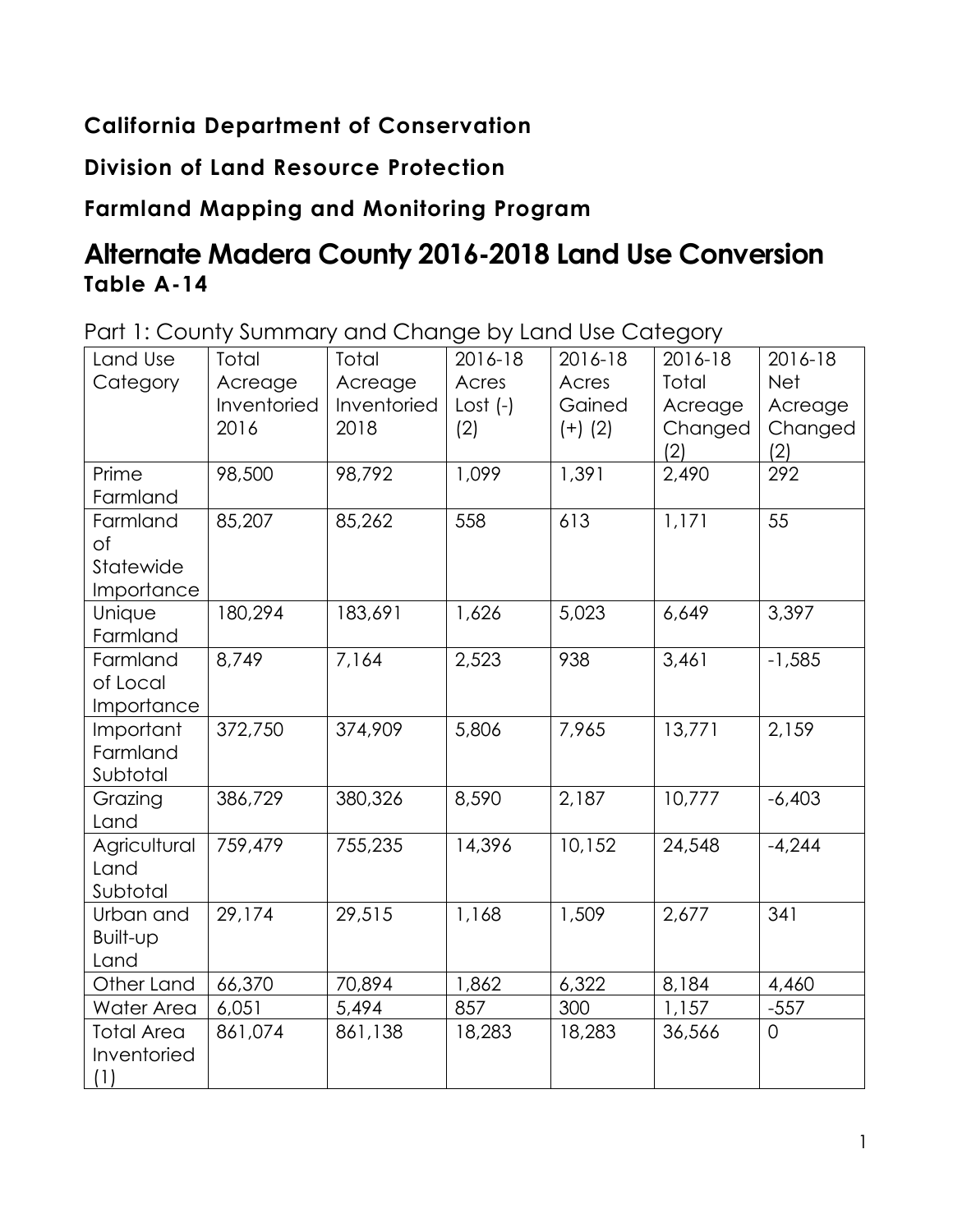Footnote (1): Total Area Inventoried changed in 2018 due to adoption of updated county boundary file; adjacent counties gained or lost corresponding acreages. Statistics representing this change are shown in bottom cells in Part 3 of table.

Footnote (2): 2016-18 Acreage Changes calculates conversions within existing mapped area; county boundary adjustment acreages not included.

#### Part 2: Land Committed to Nonagricultural Use

Data not available for Land Committed to Nonagricultural Use.

### Part 3: Land Use Conversion from 2016-2018

Due to the large size of this table, it has been split into two tables. Table One has the conversions of all land uses to the Important Farmland categories (Prime Farmland, Farmland of Statewide Importance, Unique Farmland, Farmland of Local Importance, and Important Farmland Subtotal) and Table Two has the conversions of all land uses to the remaining land use categories (Grazing Land, Agricultural Farmland Subtotal, Urban and Built-up Land, Other Land, Water Area, and Total Area Inventoried).

| Land Use<br>Category                      | Prime<br>Farmland | Farmland<br>Оf<br>Statewide<br>Importance | Unique<br>Farmland | Farmland<br>of Local<br>Importance | Important<br>Farmland<br>Subtotal |
|-------------------------------------------|-------------------|-------------------------------------------|--------------------|------------------------------------|-----------------------------------|
| Prime<br>Farmland                         | no data           | $\Omega$                                  | $\Omega$           | 59                                 | 59                                |
| Farmland<br>of<br>Statewide<br>Importance | $\overline{O}$    | no data                                   | $\overline{0}$     | 27                                 | 27                                |
| Unique<br>Farmland                        |                   | $\overline{0}$                            | no data            | 197                                | 198                               |
| Farmland<br>of Local<br>Importance<br>(3) | 179               | 150                                       | 1,319              | no data                            | 1,648                             |
| Important<br>Farmland<br>Subtotal         | 180               | 150                                       | 1,319              | 283                                | 1,932                             |
| Grazing<br>Land $(3)$                     | 1,059             | 358                                       | 3,454              | 533                                | 5,404                             |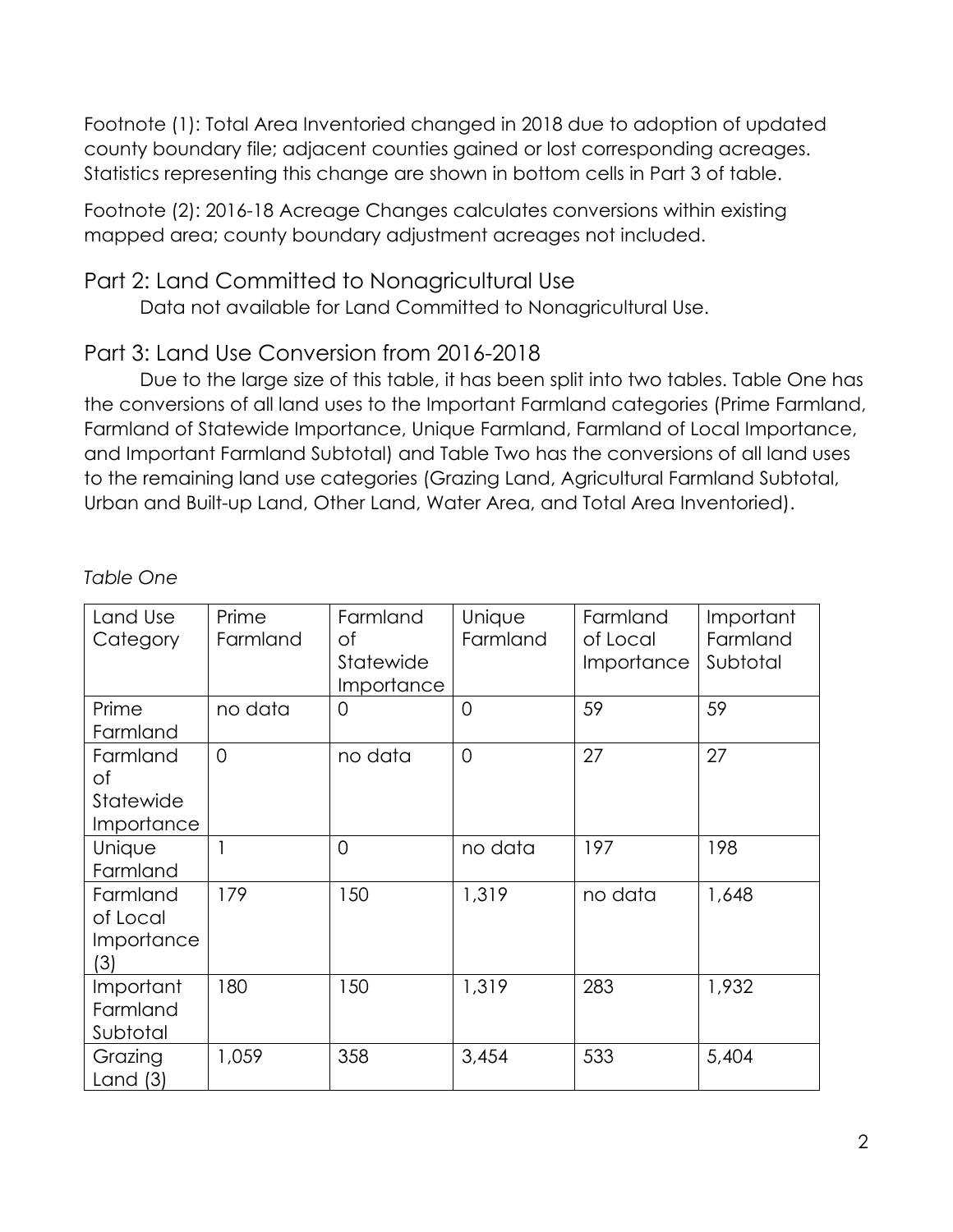| Land Use<br>Category                            | Prime<br>Farmland | Farmland<br>оf<br>Statewide<br>Importance | Unique<br>Farmland | Farmland<br>of Local<br>Importance | Important<br>Farmland<br>Subtotal |
|-------------------------------------------------|-------------------|-------------------------------------------|--------------------|------------------------------------|-----------------------------------|
| Agricultural<br>Land<br>Subtotal                | 1,239             | 508                                       | 4,773              | 816                                | 7,336                             |
| Urban and<br>Built-up<br>Land                   | 12                | 7                                         | $\overline{7}$     | 6                                  | 32                                |
| Other Land                                      | 140               | 98                                        | 243                | 116                                | 597                               |
| Water Area                                      | 0                 | 0                                         | $\overline{0}$     | 0                                  | 0                                 |
| Total<br>Acreage<br>Converted                   | 1,391             | 613                                       | 5,023              | 938                                | 7,965                             |
| 2018<br>County<br>Boundary<br>Adjustment<br>(1) | $\overline{0}$    | $\overline{0}$                            | $\Omega$           | $\Omega$                           | $\overline{0}$                    |

Footnote (1): 2018 County Boundary Adjustment is due to adoption of updated county boundary file; adjacent counties gained or lost corresponding acreages.

Footnote (3): Farmland of Local Importance and Grazing Land conversion to irrigated farmland is primarily due to the addition of irrigated orchards and field crops.

*Table Two* 

| Land Use<br>Category                      | Grazing<br>Land | Agricultural<br>Land<br>Subtotal | Urban<br>and Built-<br>up Land | Other<br>Land | Water<br>Area  | Total<br>Converted<br>To Another<br><b>Use</b> |
|-------------------------------------------|-----------------|----------------------------------|--------------------------------|---------------|----------------|------------------------------------------------|
| Prime<br>Farmland                         | 376             | 435                              | 153                            | 510           |                | 1,099                                          |
| Farmland<br>Оf<br>Statewide<br>Importance | 144             | 171                              | 45                             | 342           | $\overline{0}$ | 558                                            |
| Unique<br>Farmland                        | 471             | 669                              | 200                            | 757           | $\overline{0}$ | 1,626                                          |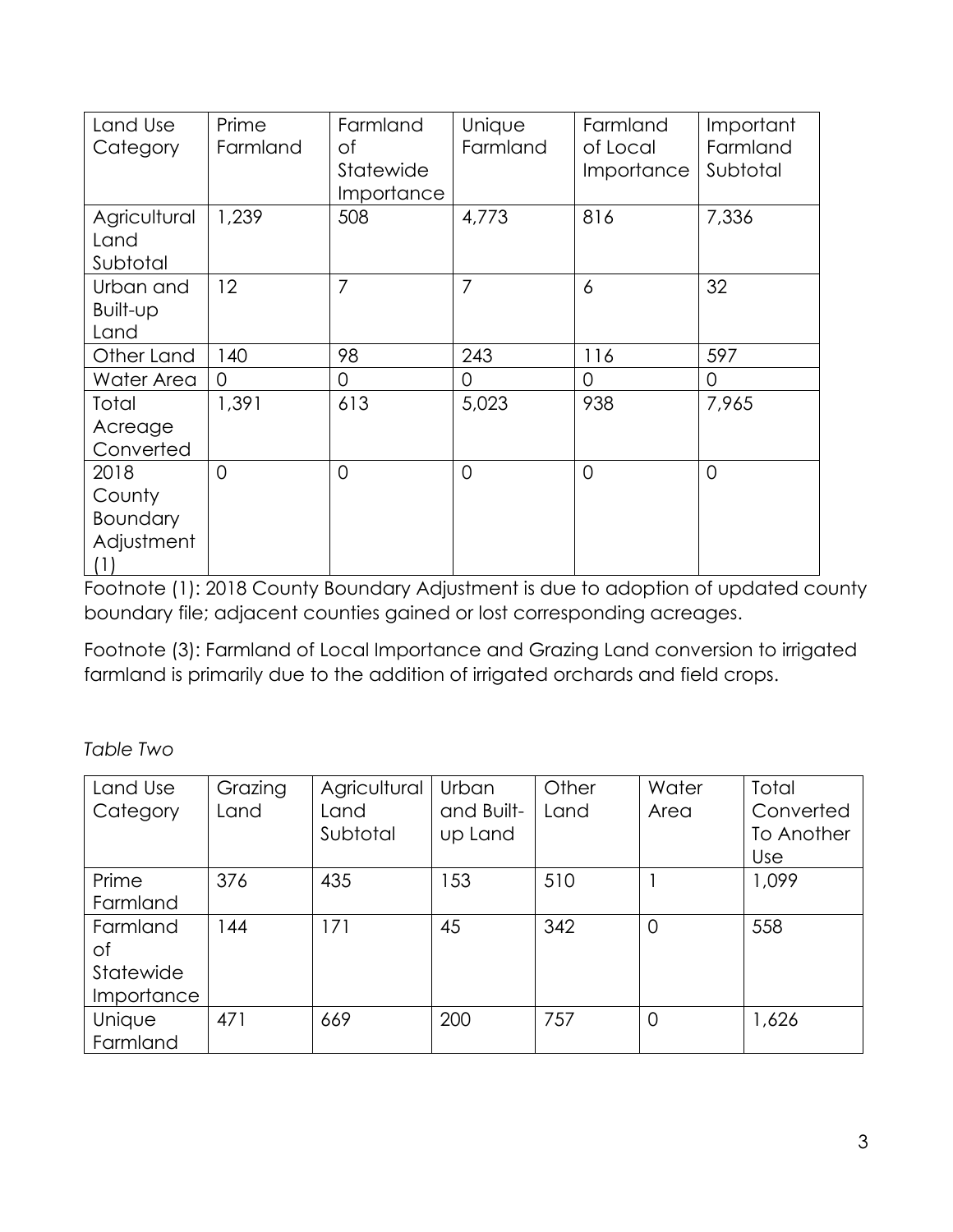| Land Use<br>Category                            | Grazing<br>Land | Agricultural<br>Land<br>Subtotal | Urban<br>and Built-<br>up Land | Other<br>Land | Water<br>Area  | Total<br>Converted<br>To Another<br>Use |
|-------------------------------------------------|-----------------|----------------------------------|--------------------------------|---------------|----------------|-----------------------------------------|
| Farmland<br>of Local<br>Importance              | 760             | 2,408                            | 22                             | 93            | $\overline{0}$ | 2,523                                   |
| Important<br>Farmland<br>Subtotal               | 1,751           | 3,683                            | 420                            | 1,702         | $\mathbf{1}$   | 5,806                                   |
| Grazing<br>Land (4) (6)                         | no data         | 5,404                            | 208                            | 2,787         | 191            | 8,590                                   |
| Agricultural<br>Land<br>Subtotal                | 1,751           | 9,087                            | 628                            | 4,489         | 192            | 14,396                                  |
| Urban and<br>Built-up<br>Land $(5)$             | 142             | 174                              | no data                        | 989           | 5              | 1,168                                   |
| Other Land<br>(6)                               | 281             | 878                              | 881                            | no data       | 103            | 1,862                                   |
| Water Area<br>(6)                               | 13              | 13                               | $\overline{O}$                 | 844           | no data        | 857                                     |
| Total<br>Acreage<br>Converted                   | 2,187           | 10,152                           | 1,509                          | 6,322         | 300            | 18,283                                  |
| 2018<br>County<br>Boundary<br>Adjustment<br>(1) | $\overline{0}$  | $\overline{0}$                   | $\overline{O}$                 | 64            | $\overline{0}$ | 64                                      |

Footnote (1): 2018 County Boundary Adjustment is due to adoption of updated county boundary file; adjacent counties gained or lost corresponding acreages.

Footnote (4): Grazing Land conversion to Other Land is primarily due to the delineation of low-density housing, rural commercial uses, riparian areas, and vacant and disturbed land.

Footnote (5): Conversion from Urban and Built-up Land primarily due to a lack of sufficient infrastructure and the use of detailed digital imagery to delineate more distinct urban boundaries.

Footnote (6): Water related conversions were due to linework improvements for Millerton Lake, Hensley Lake, Eastman Lake, Willow Slough, Madera Lake, and Madera Equalization Reservoir.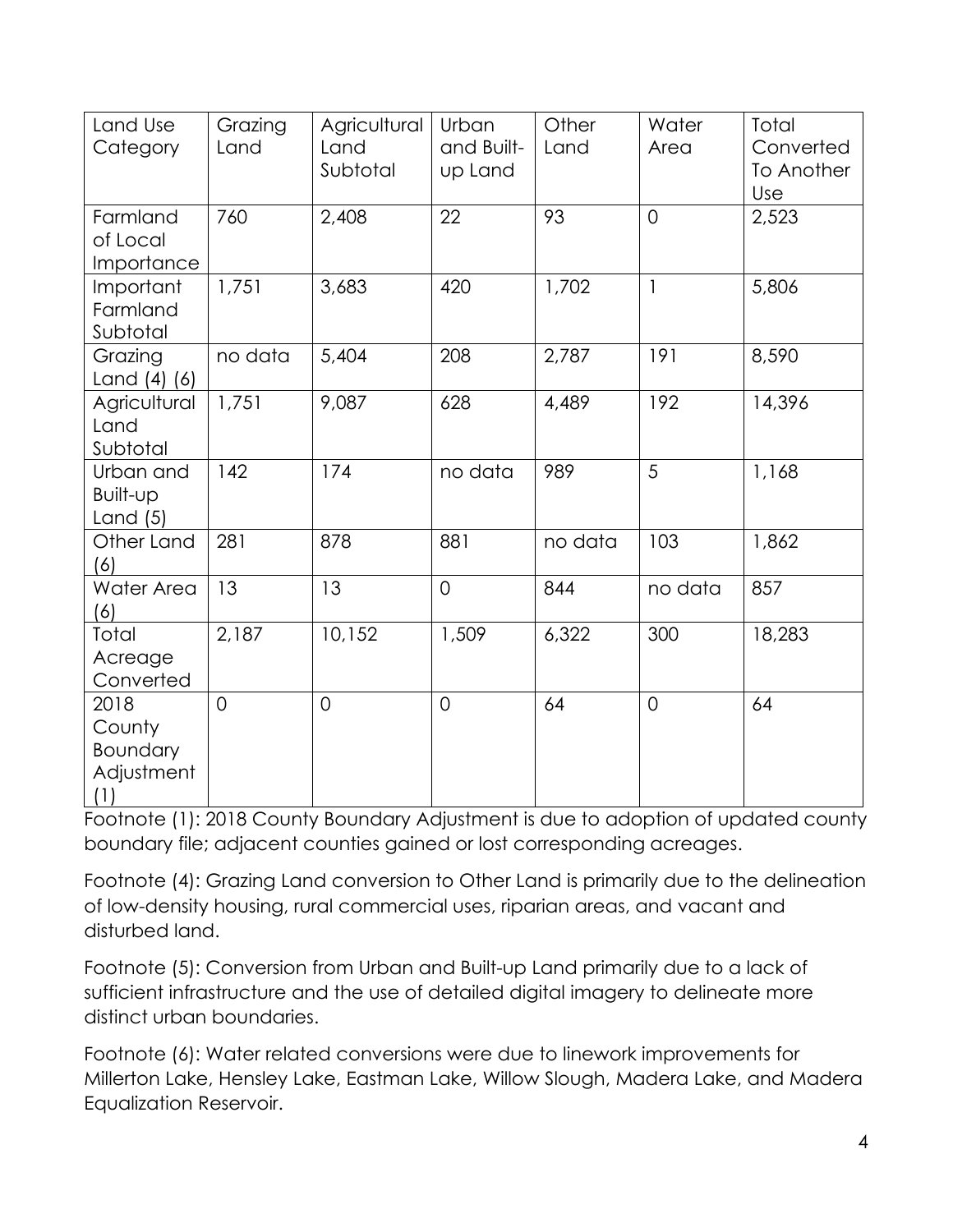## **California Department of Conservation**

**Division of Land Resource Protection**

**Farmland Mapping and Monitoring Program**

## **Alternate Madera County 2016-2018 Rural Land Use Conversion Table D-6**

|                    | $\frac{1}{2}$  |                |                |                |
|--------------------|----------------|----------------|----------------|----------------|
| <b>LAND USE</b>    | <b>ACREAGE</b> | <b>ACREAGE</b> | <b>ACREAGE</b> | <b>PERCENT</b> |
| <b>CATEGORY</b>    | 2016           | 2018           | <b>CHANGED</b> | <b>CHANGE</b>  |
| Rural              | 29,705         | 31,387         | 1,682          | 5.7%           |
| <b>Residential</b> |                |                |                |                |
| Land               |                |                |                |                |
| Semi-              | 2,484          | 3,456          | 972            | 39.1%          |
| agricultural       |                |                |                |                |
| and Rural          |                |                |                |                |
| Commercial         |                |                |                |                |
| Confined           | 3,830          | 3,786          | $-44$          | $-1.1\%$       |
| Animal             |                |                |                |                |
| Agriculture        |                |                |                |                |
| Vacant or          | 10,094         | 10,931         | 837            | 8.3%           |
| Disturbed Land     |                |                |                |                |
| Nonagricultural    | 20,257         | 21,334         | 1,077          | 5.3%           |
| and Natural        |                |                |                |                |
| Vegetation         |                |                |                |                |
| <b>TOTAL AREA</b>  | 66,370         | 70,894         | 4,524          | 6.8%           |
| <b>INVENTORIED</b> |                |                |                |                |
| (1)                |                |                |                |                |

Part 1: Rural Land Use Summary

Footnote (1): Total Area Inventoried for Rural Land Use categories is equal to that of Other Land in the Important Farmland Map for Madera County.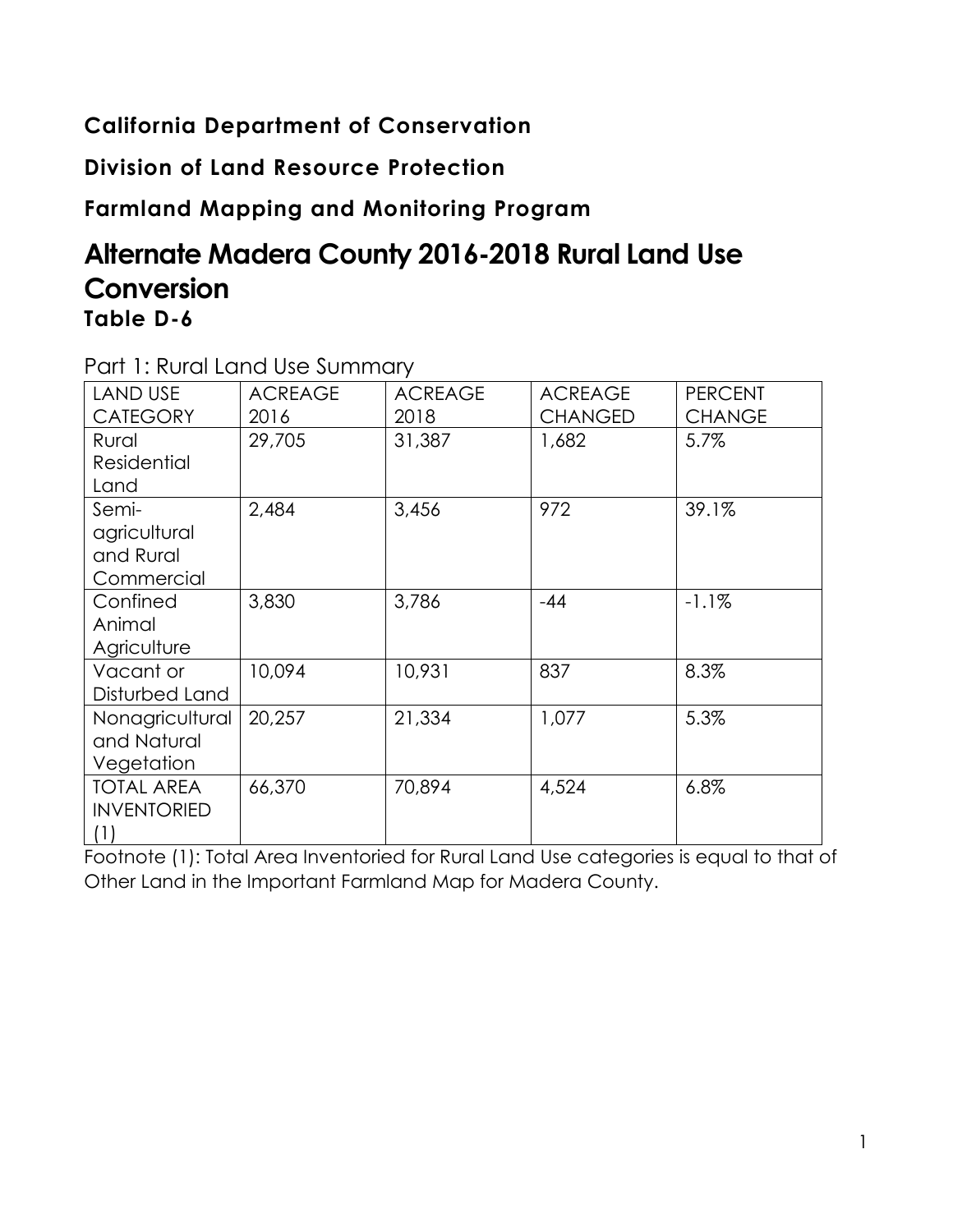| Part 2: Conversions to Rural Land Uses, 2016 to 2018 |
|------------------------------------------------------|
|------------------------------------------------------|

| Land Use           | Rural              | Semi-        | Confined       | Vacant or | Nonagricultural |
|--------------------|--------------------|--------------|----------------|-----------|-----------------|
| Category           | <b>Residential</b> | agricultural | Animal         | Disturbed | and Natural     |
|                    | Land               | and Rural    | Agriculture    | Land      | Vegetation      |
|                    |                    | Commercial   |                |           |                 |
| Prime              | 59                 | 110          | 45             | 147       | 149             |
| Farmland           |                    |              |                |           |                 |
| Farmland           | 59                 | 59           | 27             | 111       | 86              |
| of                 |                    |              |                |           |                 |
| Statewide          |                    |              |                |           |                 |
| Importance         |                    |              |                |           |                 |
| Unique             | 64                 | 154          | 88             | 298       | 153             |
| Farmland           |                    |              |                |           |                 |
| Irrigated          | 182                | 323          | 160            | 556       | 388             |
| Farmland           |                    |              |                |           |                 |
| Subtotal           |                    |              |                |           |                 |
| Farmland           | 27                 | 15           | $\overline{O}$ | 51        | $\overline{O}$  |
| of Local           |                    |              |                |           |                 |
| Importance         |                    |              |                |           |                 |
| Grazing            | 2,023              | 334          | 13             | 207       | 210             |
| Land $(3)$         |                    |              |                |           |                 |
| Agricultural       | 2,232              | 672          | 173            | 814       | 598             |
| Land Total         |                    |              |                |           |                 |
| Urban and          | 318                | 165          | $\overline{O}$ | 476       | 30              |
| Built-up           |                    |              |                |           |                 |
| Land $(4)$         |                    |              |                |           |                 |
| <b>Other Rural</b> | 257                | 229          | $\mathbf{1}$   | 172       | 41              |
| Land Uses          |                    |              |                |           |                 |
| (2)                |                    |              |                |           |                 |
| <b>Total Land</b>  | 2,807              | 1,066        | 174            | 1,462     | 669             |
| Converted          |                    |              |                |           |                 |
| to Rural           |                    |              |                |           |                 |
| Uses               |                    |              |                |           |                 |

Footnote (2): These statistics represent shifts from one Rural Land Use category to another.

Footnote (3): Grazing Land conversion to Rural Residential Land is primarily due to the delineation of low-density housing in the Eastern part of the county.

Footnote (4): Conversion from Urban and Built-up Land is primarily due to a lack of sufficient infrastructure and the use of detailed digital imagery to delineate more distinct urban, rural residential, and rural commercial boundaries.